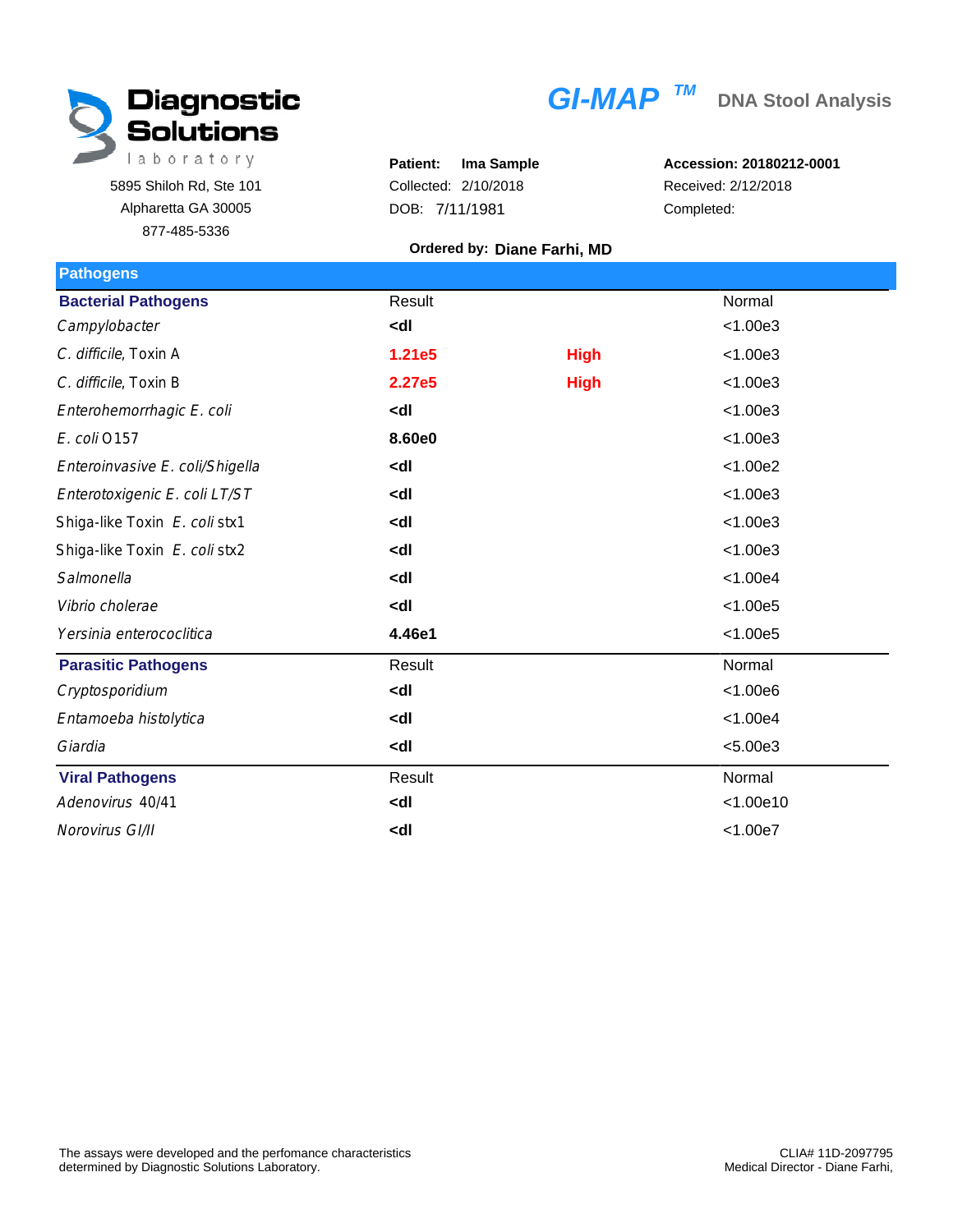| Patient:<br>Ima Sample          | Accession: 20180212-0001 |             |                   |
|---------------------------------|--------------------------|-------------|-------------------|
| H. pylori                       |                          |             |                   |
|                                 | Result                   |             | Normal            |
| Helicobacter pylori             | 2.9e3                    | <b>High</b> | < 1.0e3           |
| Virulence Factor, babA          | <b>Positive</b>          |             | Negative          |
| Virulence Factor, cagA          | <b>Positive</b>          |             | Negative          |
| Virulence Factor, dupA          | <b>Negative</b>          |             | Negative          |
| Virulence Factor, iceA          | <b>Negative</b>          |             | Negative          |
| Virulence Factor, OipA          | <b>Negative</b>          |             | Negative          |
| Virulence Factor, vacA          | <b>Negative</b>          |             | Negative          |
| Virulence Factor, virB          | <b>Positive</b>          |             | Negative          |
| Virulence Factor, virD          | <b>Positive</b>          |             | Negative          |
| <b>Normal Bacterial Flora</b>   |                          |             |                   |
|                                 | Result                   |             | Normal            |
| Bacteroides fragilis            | 1.1e11                   |             | 1.60e9 - 2.50e11  |
| Bifidobacterium spp.            | 2.4e10                   |             | >6.70e7           |
| Enterococcus spp.               | 4.9e7                    |             | 1.9e5 - 2.00e8    |
| Escherichia spp.                | 6.1e5                    | Low         | 3.70e6 - 3.80e9   |
| Lactobacillus spp.              | 3.7e4                    | Low         | 8.6e5 - 6.20e8    |
| Clostridium spp.                | <b>6.25e6</b>            | <b>High</b> | 1.20e3 - 1.00e6   |
| Enterobacter spp.               | 9.16e6                   |             | 1.00e6 - 5.00e7   |
| <b>Phyla Microbiota</b>         | Result                   |             | Normal            |
| <b>Bacteroidetes</b>            | 4.33e11                  |             | 1.00e10 - 5.00e11 |
| <b>Firmicutes</b>               | 1.25e11                  | <b>High</b> | 1.00e9 - 5.00e10  |
| Firmicutes: Bacteroidetes Ratio | 0.29                     |             | < 1.00            |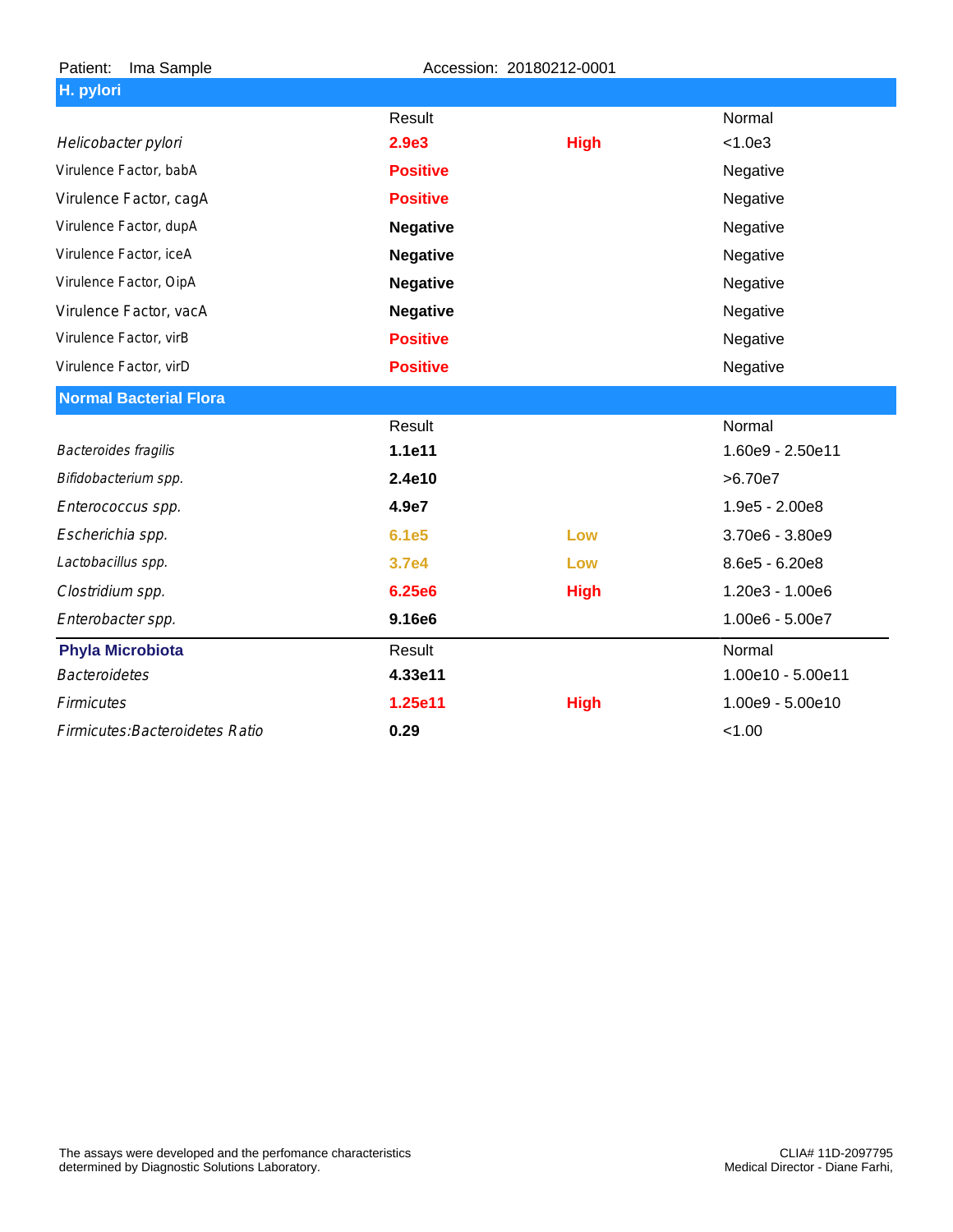| Ima Sample<br>Patient:                          |                                                            | Accession: 20180212-0001 |            |
|-------------------------------------------------|------------------------------------------------------------|--------------------------|------------|
| <b>Opportunistic Bacteria</b>                   |                                                            |                          |            |
| <b>Additional Dysbiotic/Overgrowth Bacteria</b> | Result                                                     |                          | Normal     |
| Bacillus spp.                                   | 8.30e4                                                     |                          | < 1.50e5   |
| Enterococcus faecalis                           | 2.56e3                                                     |                          | < 1.00e4   |
| Enterococcus faecium                            | 1.11e3                                                     |                          | < 1.00e4   |
| Morganella spp.                                 | <dl< td=""><td></td><td>&lt; 1.00e3</td></dl<>             |                          | < 1.00e3   |
| Pseudomonas spp.                                | 7.37e4                                                     | <b>High</b>              | < 1.00e4   |
| Pseudomonas aeruginosa                          | <dl< td=""><td></td><td>&lt; 5.00e2</td></dl<>             |                          | < 5.00e2   |
| Staphylococcus spp.                             | 1.93e4                                                     | <b>High</b>              | < 1.00e4   |
| Staphylococcus aureus                           | 1.23e1                                                     |                          | < 5.00e2   |
| Streptococcus spp.                              | 1.34e3                                                     | <b>High</b>              | < 1.00e3   |
| <b>Potential Autoimmune Triggers</b>            | Result                                                     |                          | Normal     |
| Citrobacter spp.                                | <dl< td=""><td></td><td>&lt; 5.00e6</td></dl<>             |                          | < 5.00e6   |
| Citrobacter freundii                            | <dl< td=""><td></td><td>&lt; 5.00e5</td></dl<>             |                          | < 5.00e5   |
| Klelbsiella spp.                                | 2.48e4                                                     | <b>High</b>              | < 5.00e3   |
| Klebsiella pneumoniae                           | 1.41e4                                                     |                          | < 5.00e4   |
| Mycobacterium tuberculosis (avium)              | <dl< td=""><td></td><td>&lt; 5.00e3</td></dl<>             |                          | < 5.00e3   |
| Prevotella copri                                | <dl< td=""><td></td><td>&lt; 1.00e7</td></dl<>             |                          | < 1.00e7   |
| Proteus spp.                                    | <dl< td=""><td></td><td>&lt; 5.00e4</td></dl<>             |                          | < 5.00e4   |
| Proteus mirabilis                               | <dl< td=""><td></td><td>&lt; 1.00e3</td></dl<>             |                          | < 1.00e3   |
| <b>Fungi/Yeast</b>                              |                                                            |                          |            |
|                                                 | Result                                                     |                          | Normal     |
| Candida spp.                                    | <dl< td=""><td></td><td>&lt; 5.00e3</td></dl<>             |                          | < 5.00e3   |
| Candida albicans                                | <dl< td=""><td></td><td>&lt; 5.00e2</td></dl<>             |                          | < 5.00e2   |
| Geotrichum spp.                                 | <dl< td=""><td></td><td><math>&lt;</math>3.00e2</td></dl<> |                          | $<$ 3.00e2 |
| Microsporidium spp.                             | <dl< td=""><td></td><td>&lt; 5.00e3</td></dl<>             |                          | < 5.00e3   |
| Rodotorula spp.                                 | <dl< td=""><td></td><td>&lt; 1.00e3</td></dl<>             |                          | < 1.00e3   |
| <b>Viruses</b>                                  |                                                            |                          |            |
|                                                 | Result                                                     |                          | Normal     |
| Cytomegalovirus                                 | <dl< td=""><td></td><td>&lt; 1.00e5</td></dl<>             |                          | < 1.00e5   |
| <b>Epstein Barr Virus</b>                       | <dl< td=""><td></td><td>&lt; 1.00e7</td></dl<>             |                          | < 1.00e7   |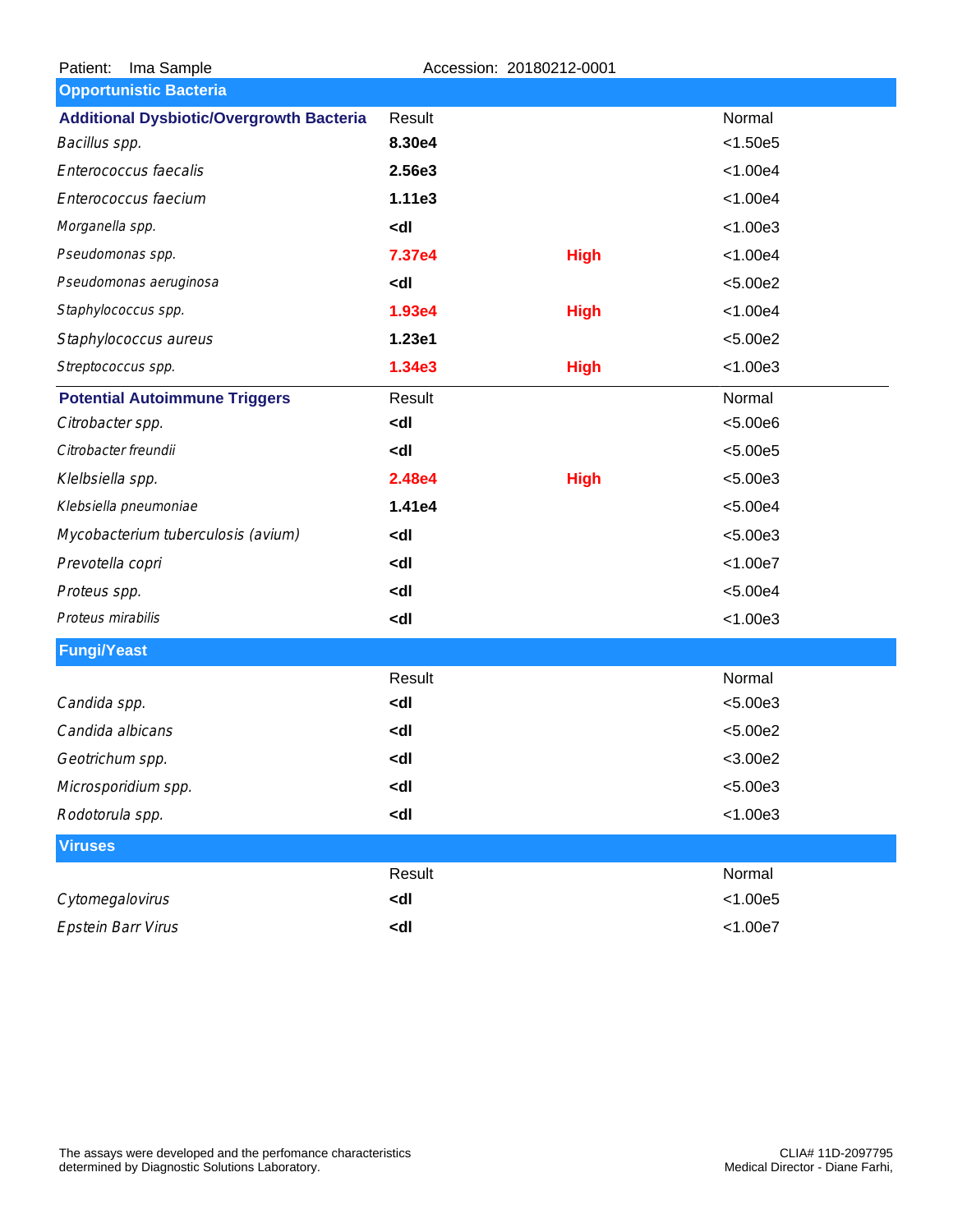| Patient:<br>Ima Sample                         |        | Accession: 20180212-0001                                         |        |             |           |                        |
|------------------------------------------------|--------|------------------------------------------------------------------|--------|-------------|-----------|------------------------|
| <b>Parasites</b>                               |        |                                                                  |        |             |           |                        |
| <b>Protozoa</b>                                |        | Result                                                           |        |             |           | Normal                 |
| <b>Blastocystis hominis</b>                    |        | <dl< td=""><td></td><td></td><td></td><td>&lt; 2.00e3</td></dl<> |        |             |           | < 2.00e3               |
| Chilomastix mesnelli                           |        | <dl< td=""><td></td><td></td><td></td><td>&lt; 1.00e5</td></dl<> |        |             |           | < 1.00e5               |
| Cyclospora spp.                                |        | <dl< td=""><td></td><td></td><td></td><td>&lt; 5.00e4</td></dl<> |        |             |           | < 5.00e4               |
| Dientamoeba fragilis                           |        | <dl< td=""><td></td><td></td><td></td><td>&lt; 1.00e5</td></dl<> |        |             |           | < 1.00e5               |
| Endolimax nana                                 |        | <dl< td=""><td></td><td></td><td></td><td>&lt; 1.00e4</td></dl<> |        |             |           | < 1.00e4               |
| Entamoeba coli                                 |        | <dl< td=""><td></td><td></td><td></td><td>&lt; 5.00e6</td></dl<> |        |             |           | < 5.00e6               |
| Pentatrichomonas hominis                       |        | <dl< td=""><td></td><td></td><td></td><td>&lt; 1.00e2</td></dl<> |        |             |           | < 1.00e2               |
| <b>Worms</b>                                   |        | Result                                                           |        |             |           | Normal                 |
| Ancylostoma duodenale                          |        | <b>Not Detected</b>                                              |        |             |           | Not Detected           |
| Ascaris lumbricoides                           |        | <b>Not Detected</b>                                              |        |             |           | Not Detected           |
| Necator americanus                             |        | <b>Not Detected</b>                                              |        |             |           | Not Detected           |
| Trichuris trichiura                            |        | <b>Not Detected</b>                                              |        |             |           | Not Detected           |
| Taenia spp.                                    |        | <b>Not Detected</b>                                              |        |             |           | Not Detected           |
| <b>Intestinal Health</b>                       |        |                                                                  |        |             |           |                        |
| <b>Digestion</b>                               |        | Result                                                           |        |             |           | Normal                 |
| Elastase-1                                     |        | 388                                                              |        |             |           | >200 ug/g              |
| Steatocrit                                     |        | 6                                                                |        |             |           | <15%                   |
| <b>GI Markers</b>                              |        | Result                                                           |        |             |           | Normal                 |
| b-Glucuronidase                                |        | 2584                                                             |        | <b>High</b> |           | <2486 U/mL             |
| Fecal Occult Blood                             |        | <b>Negative</b>                                                  |        |             |           | Negative               |
| <b>Immune Response</b>                         |        | Result                                                           |        |             |           | Normal                 |
| Secretory IgA                                  |        | 1873                                                             |        |             |           | 510 - 2010 ug/g        |
| Anti-gliadin IgA                               |        | 15                                                               |        |             |           | 0 - 157 U/L            |
| <b>Inflammation</b>                            |        | Result                                                           |        |             |           | Normal                 |
| Calprotectin                                   |        | 22                                                               |        |             |           | $<$ 50 ug/g            |
| <b>Add-on Test</b>                             |        | Result                                                           |        |             |           | Normal                 |
| Zonulin                                        |        | 186.4                                                            |        | <b>High</b> |           | $<$ 107 ng/g           |
| <b>Antibiotic Resistance Genes, phenotypes</b> |        |                                                                  |        |             |           |                        |
| <b>Helicobacter</b>                            |        | <b>Result</b>                                                    |        |             |           | <b>Expected Result</b> |
| <b>Clarithromycin</b>                          |        | <b>Positive</b>                                                  |        |             |           | Absent                 |
| A2142C                                         | Absent | A2142G                                                           | Absent |             | A2143G    | Present                |
| <b>Fluoroquinolones</b>                        |        | <b>Negative</b>                                                  |        |             |           | Absent                 |
| gyrA N87K                                      | Absent | gyrA D91N                                                        | Absent |             | gyrA D91G | Absent                 |
| gyrB S479N                                     | Absent | gyrB R484K                                                       | Absent |             |           |                        |